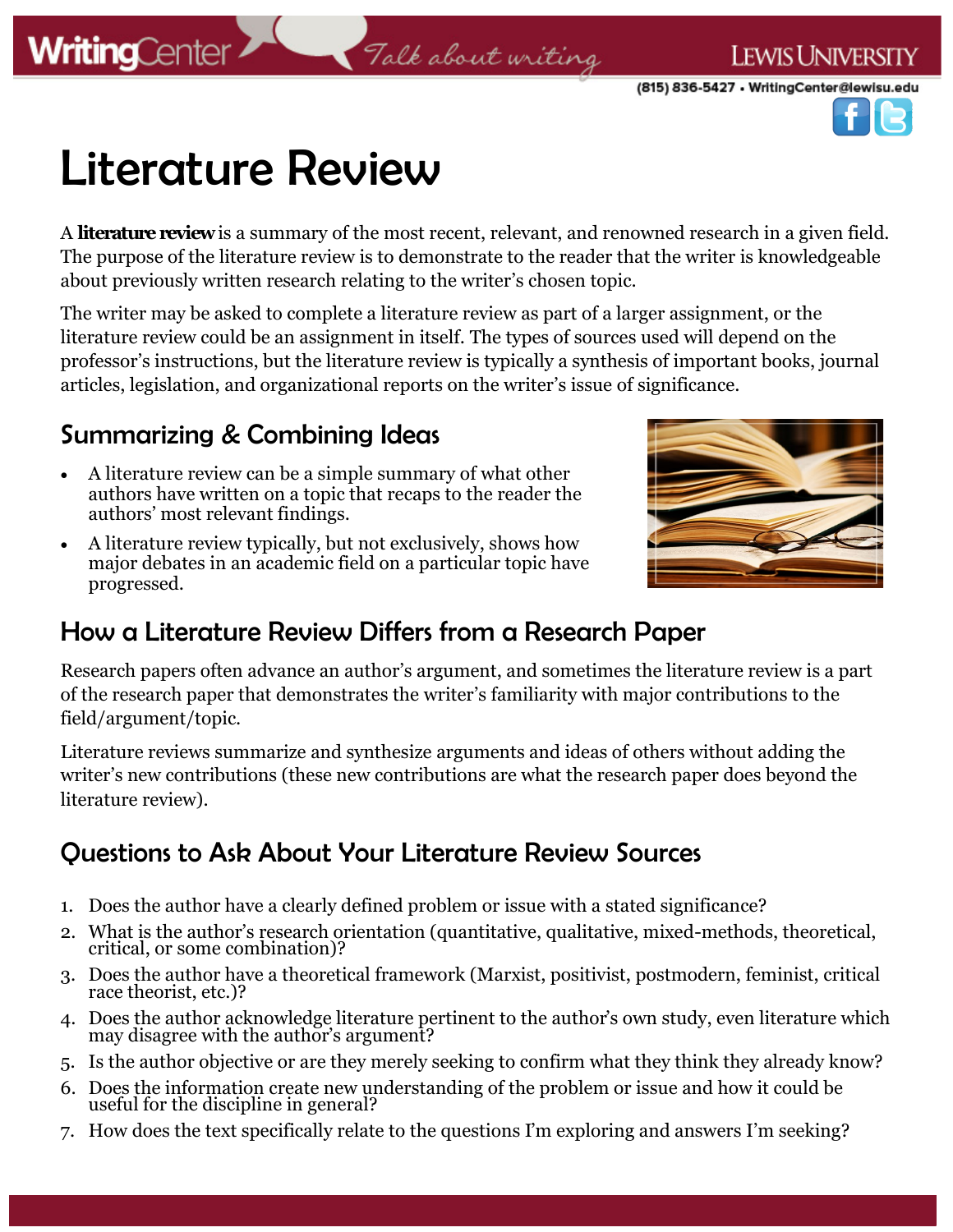# Talk about writing

**LEWIS UNIVERSITY** 



### Different Types of Literature Review

**Research Proposal** (Literature Review PLUS the W riter 's New Argument)

- Explains the current issues and theories in relation to a topic
- May demonstrate how the writer's research will further exploration in a given field

#### **VERSUS**

#### **Stand-Alone Review** (Literature Review ONLY)

Shows an analysis and comprehension of research conducted on a specific subject

### Getting Started, Before You Write the Review

- **Visit the university's reference librarian desk** or call them (815-836-5306) for help finding sources related to your topic.
- **Ask your professor how many sources to include** and w hether or not you're to remain objective or be critical.
- **Consider what type of sources you should use.** Typically academic books and peer-reviewed scholarly journal articles are best, but organizational reports and group policy statements are acceptable as well.
- **Review a References list, or Bibliography, or Works Cited section from previous papers** you have written in the subject area. They can be good starting points for thinking about a literature review before doing your own new research.
- Try to narrow your topic. This way you might need to read less sources in order to get a good material survey. Ask your professor for a recommendation, for example "If you had to recommend one text from the 2010s on neoliberalism and public utilities in Lusophone Africa what would it be?"

### Organization of a Literature Review

**Introduction**: Similar to a traditional paper, this section gives some background information and previews the topic that will be explored in the literature review.

**Body**: This is where you discuss what you have found in the literature. The approach to this might be different depending on what you as the writer would like to focus on. For example, you can organize this information chronologically or thematically.

- One helpful way to think about *how* to write about sources is to write about a text's **purpose**, its **evidence**, and its **conclusions**.
	- $\Rightarrow$  i.e. Bulfin (2017) **explores** the intersection between Baudrillard's simulation theory and war pedagogy in the college classroom. His **study found** that...Ultimately, Bulfin (2017) concludes that war pedagogy is undertheorized. He **argues** that...

**Conclusion**: In this section, you review what you have learned and may even make a suggestion for what direction the conversation or research on your topic should take.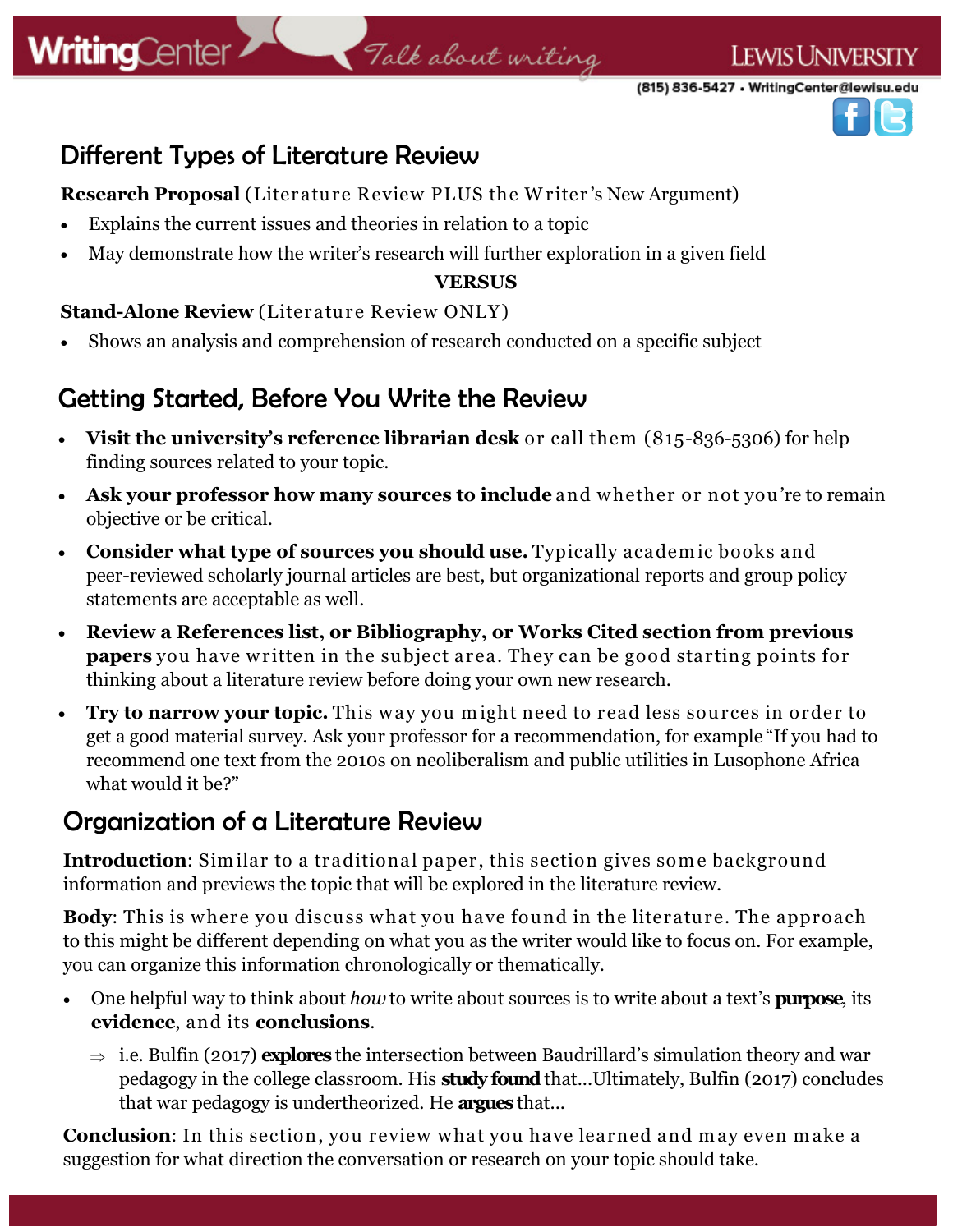

### Example

Here is an example of what a literature review could look like. This is an excerpt from the body of a literature review after the writer has already begun introducing the reader to relevant literature on a topic.

**Another study** by W illiam Merrin (2007) states that Baudrillard has been incredibly misrepresented by his critics and often misunderstood by his admirers. Merrin (2007) **studies how** "Baudrillard believed television and other forms of advanced media eventually replace the sacred with the symbolic" (p. 81). Sacred at its simplest could be understood as the lived, physical experience with other humans which once characterized much of human interaction. The sacred has been replaced with the symbolic, which means that increasingly humans "communicate to each other via mediated screens in which true back-and-forth give-and-take exchange is replaced by one-sided information consumption" (Merrin, 2007, p. 111). Merrin (2007) **concludes that the evidence shows**  that hyperreality ensues in which simulated symbolic exchange replaces pre-modern and modern forms of human interaction in creating a world that is more real than the real.

An article written by Gaffney and Bulfin (2017) **argues** that television and social media create a false sense of community. The argument goes that media-driven pseudo-events and images of experience fill our lives and give us collective shared "experience", when in fact these "experiences" are artificial creations that have no basis in reality (Gaffney & Bulfin, 2017). Once an event is mediated via the screen, it loses all relationship with reality because it has been packaged and presented to form a very specific narrative that goes unchallenged and accepted as what "really" happened. The authors use Baudrillard's work regarding the First Persian Gulf War as an example of an event that everyone watched but one where no one can definitively prove what actually happened. Gaffney and Bulfin (2017) **ultimately argue that the evidence shows** that because the First Persian Gulf War was the first fully televised war that the narrative about what happened was already produced, edited, and cut for Western consumption before the war was even over. **The study finds** that true historical understanding "needs to be grounded in human experience that isn't soaked through with media information-as-definitive-truth so as to not further blur an already indistinguishable line between simulation and reality" (Gaffney & Bulfin, 2017, p. 214).

### Notice the Signal Phrases in the Literature Review

- "**Another study** by *Author (Year)* states..." and "This *Author (Year)* **studies how**…"
- *"Author* **concludes that the evidence shows**…"
- "An article written by *Author* (*Year*) **argues**" and "The *Authors (Year)* ultimately argue that **the evidence shows**…"
- "**The study finds**..."
- A literature review uses wording that frames a text's purpose, its evidence, and its conclusions.